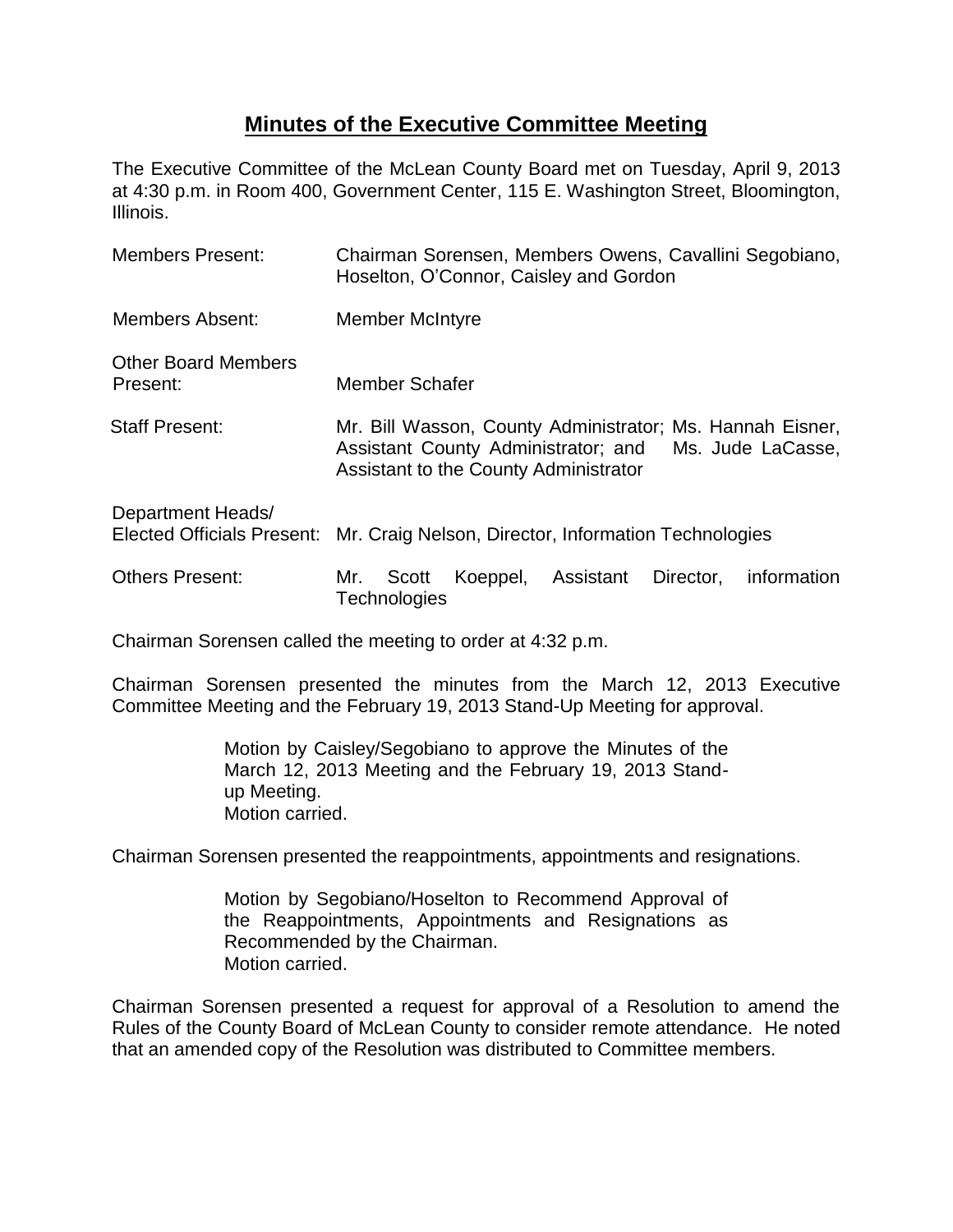Minutes of the Executive Committee April 9, 2013 Page Two

Mr. Owens advised that at the Executive Committee meeting last month, members were encouraged to provide suggestions, opinions or comments regarding the Resolution. No responses were received other than those voiced at the Executive Committee.

Mr. Segobiano asked if this amended Resolution reflects his suggestion to clarify section 5.21-4. Mr. Wasson replied that the amended Resolution, as distributed, modified sections 5.21-4 and 5.21-5. He pointed out that "County Board" was mentioned in section 5.21-4, and section 5.21-5 did not specifically address committees and subcommittees. Both of those sections were amended to clarify that the use of remote attendance is restricted to committee and subcommittee meetings only.

> Motion by Owens/Gordon to Recommend Approval of a Resolution to Amend the Rules of the County Board of McLean County to Consider Remote Attendance, as amended.

Chairman Sorensen clarified that the two changes in the Resolution from last month are:

- $\triangleright$  The use of Remote Attendance is restricted to committee and subcommittee meetings only and not the full Board;
- $\triangleright$  There is a sunset or trial period provision of six months to try remote attendance; it automatically goes away after six months unless the Board decides to extend it.

Mr. Owens verified that remote attendance at a committee or subcommittee is restricted to only those members who are on that specific committee or subcommittee. Mr. Segobiano pointed out that a member can attend any committee or subcommittee meeting of this Board and sometimes provides input. Chairman Sorensen responded that according to the rules Board members are allowed to physically attend any committee or subcommittee meetings; however, remote attendance restricts attendance to committee members only.

Chairman Sorensen stated that he appreciates the wisdom of the Rules Committee to acknowledge that remote attendance is probably not a perfect answer, which is why it is being offered on a six-month trial period.

Mr. Segobiano asked if the three-minute rule will be enforced if someone is calling in so that a caller cannot monopolize the meeting. Chairman Sorensen replied that he will default on the side of meeting decorum and flow, and ability to conduct business. Every committee chair has the latitude to enforce those rules to the extent that the committee and the chairman are comfortable.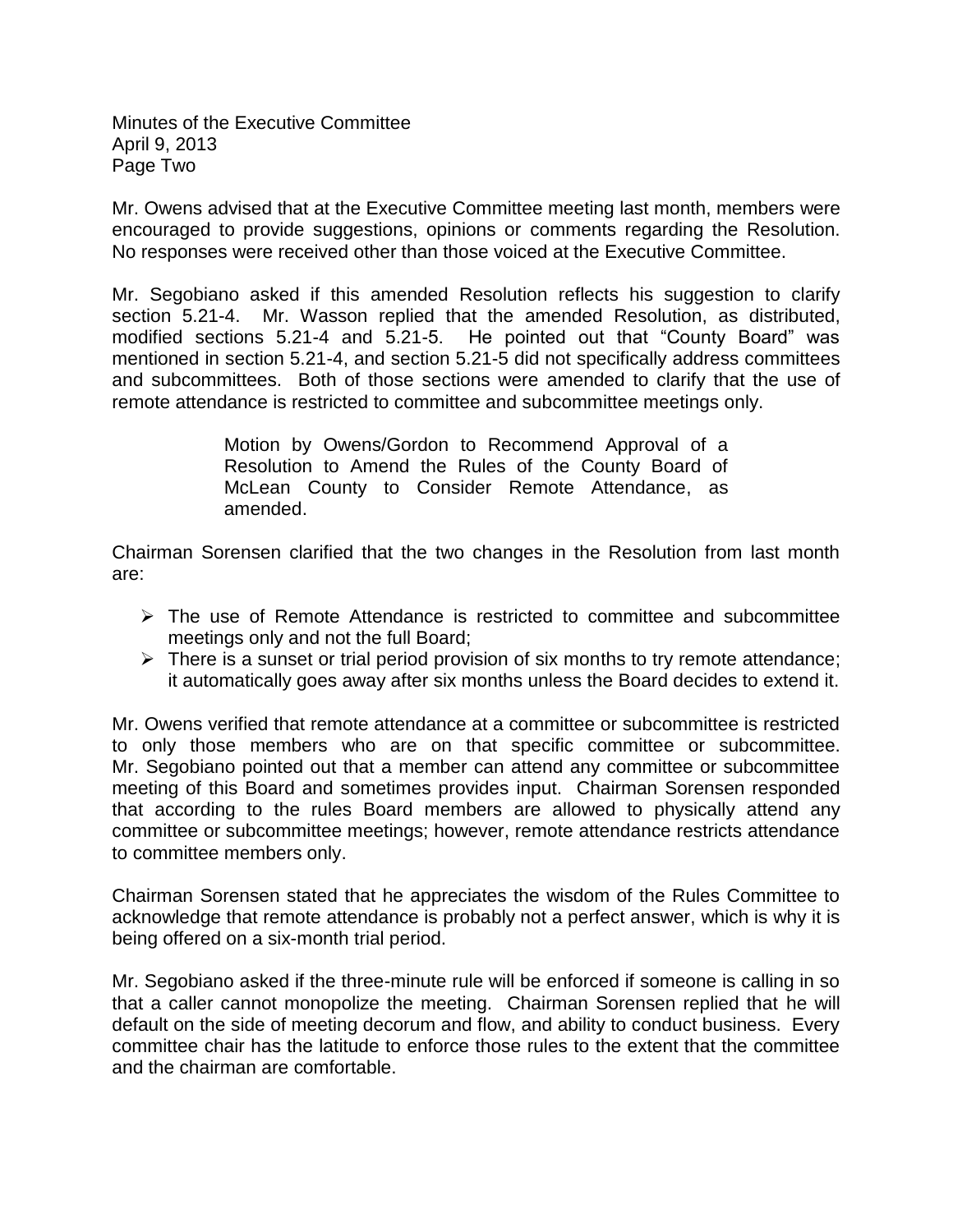Minutes of the Executive Committee April 9, 2013 Page Three

Mr. Caisley moved to amend section 5.21-3(B) to read "…the member is located more than 100 miles away from Bloomington, Illinois at the time of the meeting in question."

> Motion by Caisley/Hoselton to Recommend Approval to Amend Section 5.21-3(B) to read "…the member is located more than 100 miles away from Bloomington, Illinois at the time of the meeting in question."

Chairman Sorensen asked Mr. Caisley if he intends that amendment to replace the entire section 5.21-3(B). Mr. Caisley replied that he would replace the entire section with his recommendation. However, he indicated that he would be willing to simply add his recommendation as another point.

Chairman Sorensen stated that Ms. Eisner has stepped away from the meeting to consult the State Statute regarding this motion. He asked for a motion to table this item until Ms. Eisner returns with information.

> Motion by Segobiano/Cavallini to Table Item 5.A.1)d) while the statute is being reviewed. Motion carried.

Mr. Paul Segobiano, Chairman, Property Committee, advised that the Property Committee brings no items for action to the Executive Committee.

Chairman Sorensen asked if there were any questions or comments. Hearing none, he thanked Mr. Segobiano.

Mr. Ben Owens, Chairman, Finance Committee, presented a request for approval of Critical Personnel Hiring Requests – County Administrator's Office.

> Motion by Owens/O'Connor to Recommend Approval of Critical Personnel Hiring Requests – County Administrator's Office. Motion carried.

Chairman Sorensen asked if there were any questions or comments. Hearing none, he thanked Mr. Owens.

Mr. William Caisley, Chairman, Justice Committee, presented a request for approval to apply for a grant through the U.S. Department of Justice for Smart Probation Funding – Court Services Department. He noted that this grant of \$250,000 may be extended.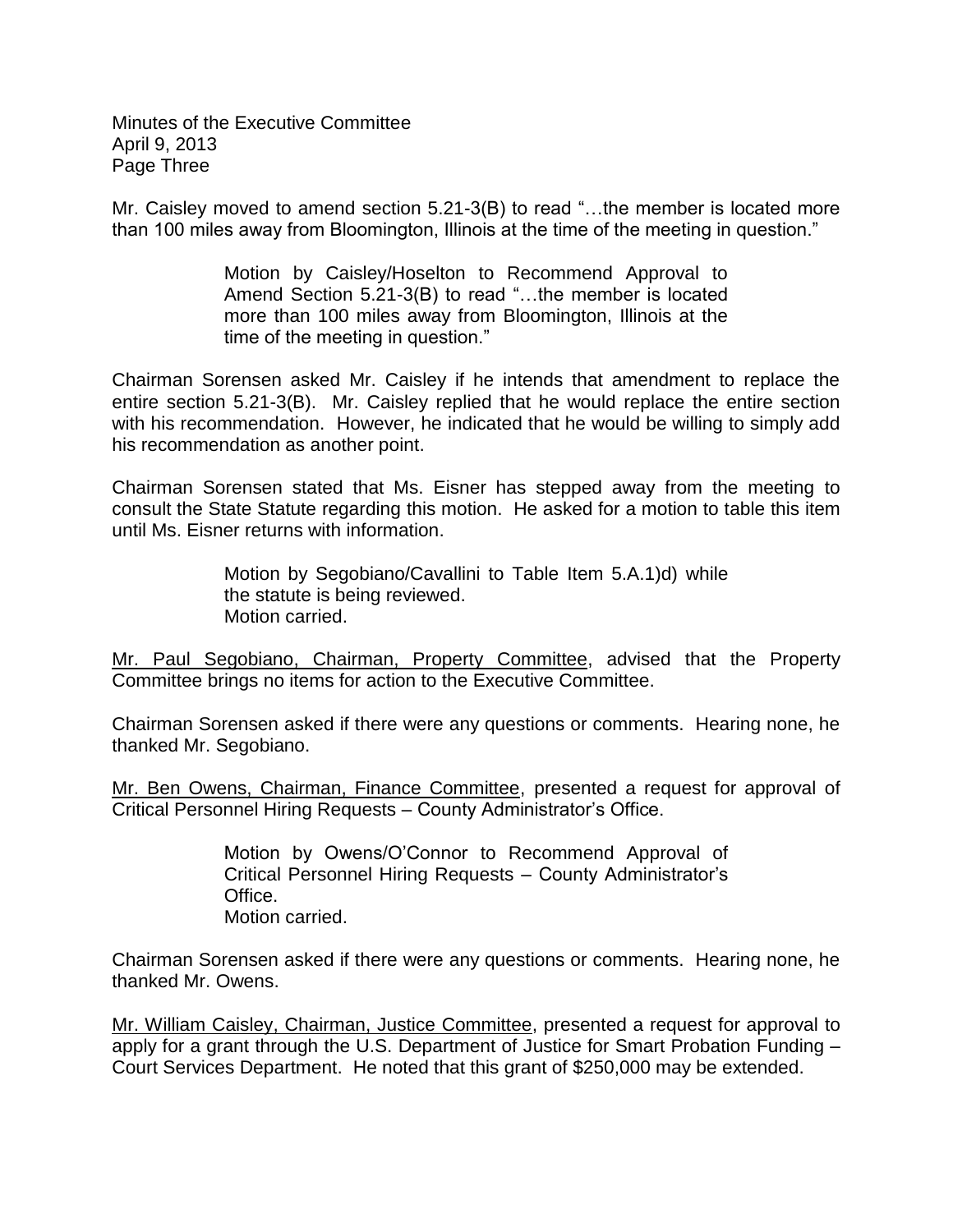Minutes of the Executive Committee April 9, 2013 Page Four

Mr. Segobiano asked when the grant runs out, does the program run out. Mr. Wasson replied that if the grant runs out, it would require authorization of the oversight committee and the County Board to continue staffing of the program.

> Motion by Caisley/Owens to Recommend Approval to Apply for a Grant through the U.S. Department of Justice for Smart Probation Funding – Court Services Department. Motion carried.

Chairman Sorensen asked if there were any questions or comments. Hearing none, he thanked Mr. Caisley.

Mr. George Gordon, Chairman, Land Use and Development Committee, presented a request for approval of a Resolution of the McLean County Solid Waste Management Technical Committee to fund \$2,400 for McLean County Schools Recycling Grant and \$16,000 for the Ongoing Household Battery Recycling Program to be payable to the Ecology Action Center.

> Motion by Gordon/Segobiano to Recommend of a Resolution of the McLean County Solid Waste Management Technical Committee to Fund \$2,400 for McLean County Schools Recycling Grant and \$16,000 for the Ongoing Household Battery Recycling Program to be payable to the Ecology Action Center. Motion carried.

Mr. Cavallini asked if they are planning another battery recycling program this coming year. Mr. Gordon replied that the battery recycling program is ongoing. He indicated that the household hazardous waste program will be dependent upon funding, which will also determine the scope of the project.

Chairman Sorensen asked if there were any other questions or comments. Hearing none, he thanked Mr. Gordon.

Mr. Stan Hoselton, Chairman, Transportation Committee presented a request for approval of an Intergovernmental Agreement with the City of Bloomington for Street Sweeping and Gravel Shoulder Maintenance. He explained that Bloomington does not own equipment for the gravel shoulder work and the County does not own equipment to sweep. He indicated that this Intergovernmental Agreement is a solution to help each other out.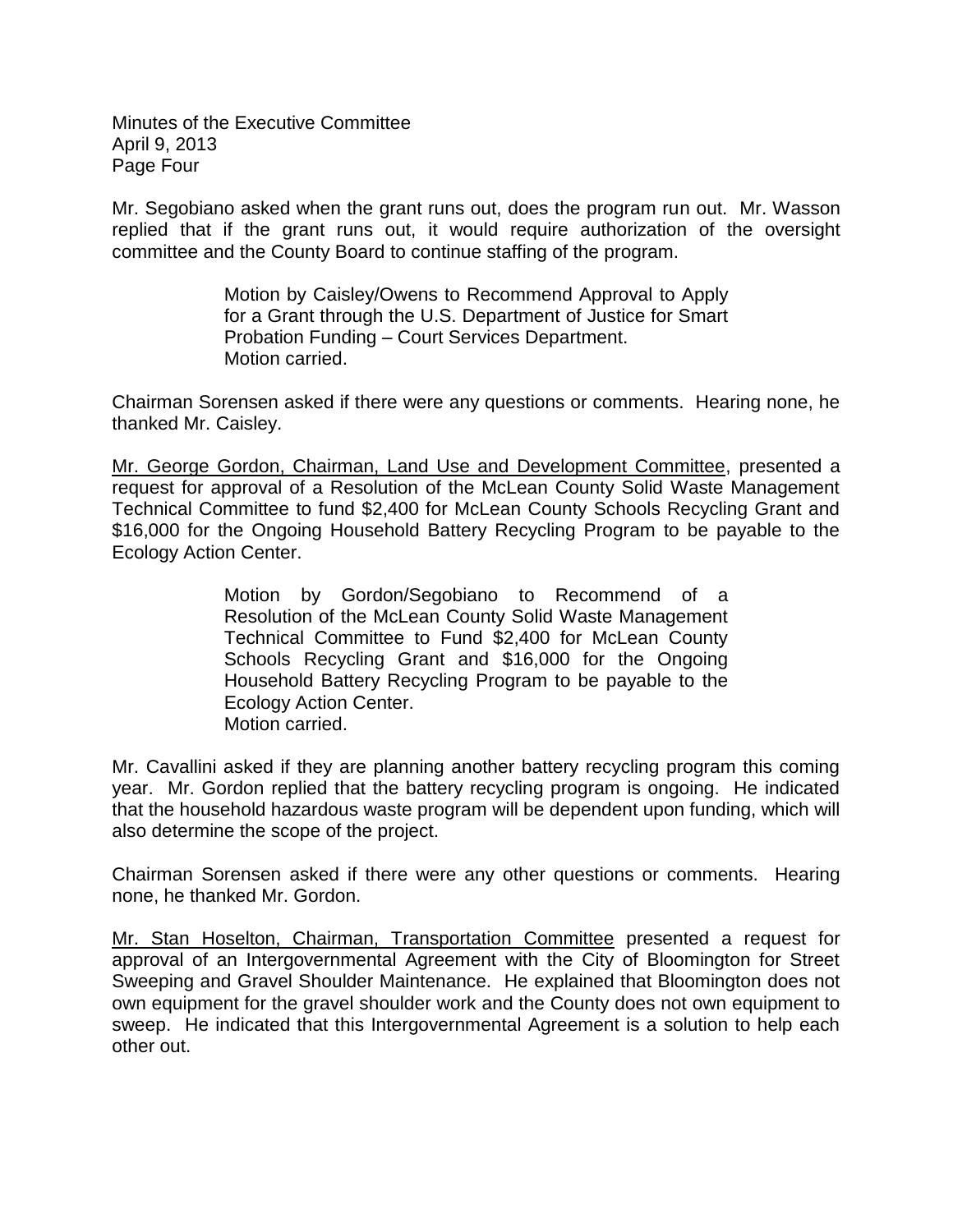Minutes of the Executive Committee April 9, 2013 Page Five

> Motion by Hoselton/Caisley to Recommend Approval of an Intergovernmental Agreement with the City of Bloomington for Street Sweeping and Gravel Shoulder Maintenance. Motion carried.

Chairman Sorensen asked if there were any questions or comments. Hearing none, he thanked Mr. Hoselton.

Chairman Sorensen called for a motion to take item 5.A.1)d) off the table for discussion.

Motion by Gordon/Segobiano to take 5.A.1)d) off the Table for discussion. Motion carried.

Chairman Sorensen recapped that the item under consideration is the original amended motion for a Resolution regarding remote attendance as presented by the Rules Subcommittee and a second motion to amend the Resolution as presented by Mr. Caisley and seconded by Mr. Hoselton. He asked Ms. Eisner to advise the Committee on the State Statute regarding remote attendance.

Ms. Eisner stated that the rule on remote attendance that is under consideration is authorized by Section 7 of the Open Meetings Act. She indicated that the Statute specifies the reasons for which you can allow remote attendance, as follows:

- $\triangleright$  Personal illness or disability;
- $\triangleright$  Employment purposes or the business of the public body; or
- $\triangleright$  Family or other emergencies.

Ms. Eisner advised that the County's rules must conform to the above requirements and restrictions of this section. She concluded that the State Statute cannot be broadened to include an additional reason for remote attendance. Ms. Eisner added that the attendance requirements can only be made more restrictive.

Chairman Sorensen ruled Mr. Caisley's motion out of order, and returned to the amended Resolution presented by the Rules Subcommittee and distributed to the Committee.

Mr. Cavallini asked how the mechanics will work in regard to noise made by the person on the telephone. Chairman Sorensen responded that this is one of the concerns expressed and why this is being tried on a six-month trial period.

Chairman Sorensen asked if there were any more questions, comments or discussion on the Resolution presented by the Rules Subcommittee as amended and distributed to the members. Hearing none, he called for a vote on the motion.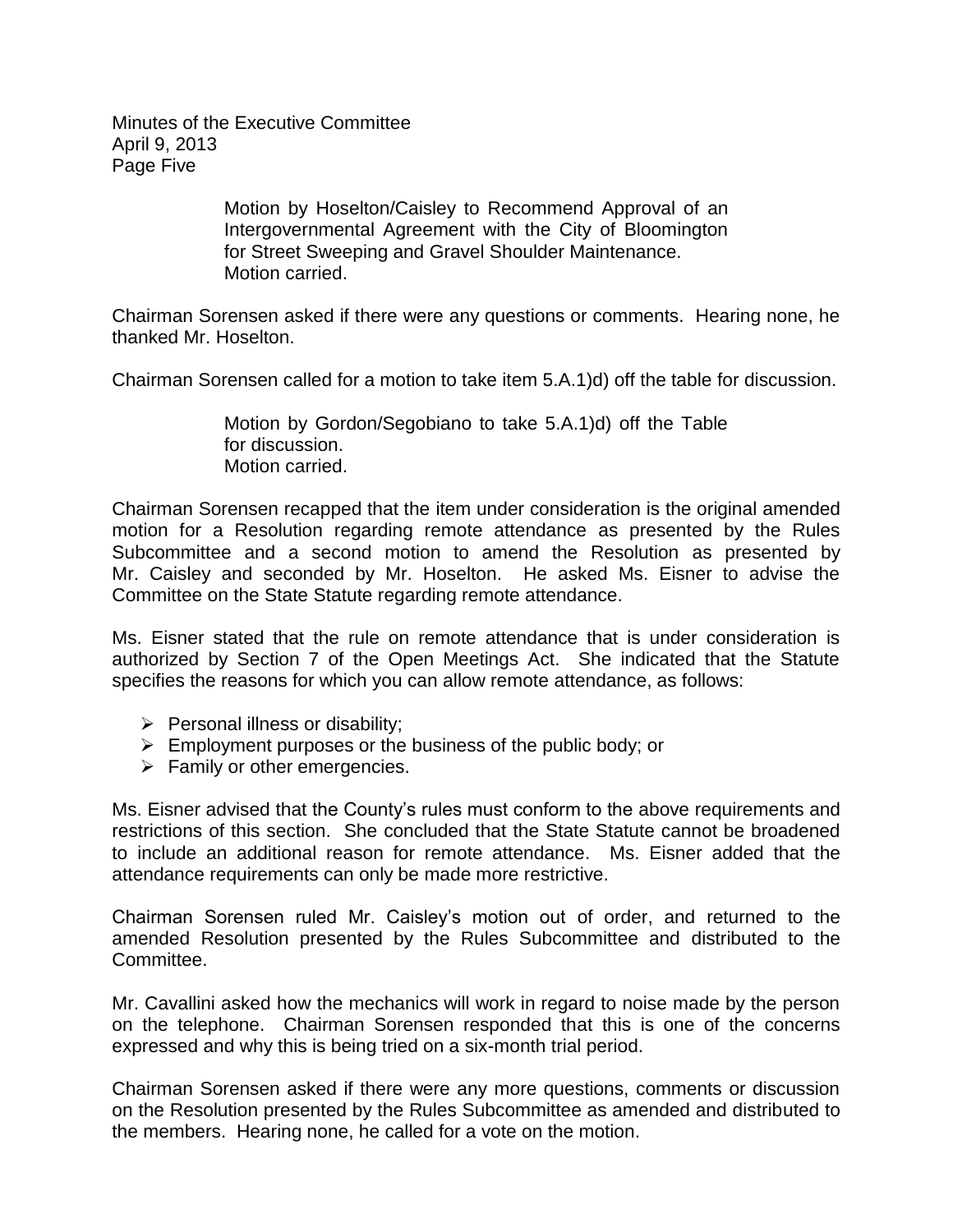Minutes of the Executive Committee April 9, 2013 Page Six

Motion carried with Mr. Hoselton voting "no."

Mr. Wasson stated that April 22<sup>nd</sup> is the "Drug Court Recovery Starts Today" luncheon. The County Administrator's Office will have at least one table. Mr. Wasson asked the Committee members who are interested in attending on April  $22<sup>nd</sup>$  at 11:30 a.m. to 1:00 p.m. at Second Presbyterian Church to please contact the Administrator's Office. Ms. O'Connor responded that she would like to attend.

Mr. Cavallini asked what the status is of the coordination of the Recorder's Office into the County Clerk's Office. Chairman Sorensen replied the County Board and the Administrator's Office are interested in facilitating the smoothest possible transition. He advised that the County Board took affirmative action last month to stabilize the staffing situation in the Recorder's office by making sure that his Chief Deputy would continue to be available to him through the end of the year. In addition, funds were moved into the Recorder's seasonal budget line for temporary staff as some employees seek other employment.

Chairman Sorensen presented the March 31, 2013 bills as recommended and transmitted by the County Auditor for payment. The Fund Total is \$426,243.10 and the Prepaid Total is the same.

> Motion by Owens/Segobiano to recommend Approval of the Executive Committee bills for March 31, 2013 as presented to the Committee by the County Auditor. Motion carried.